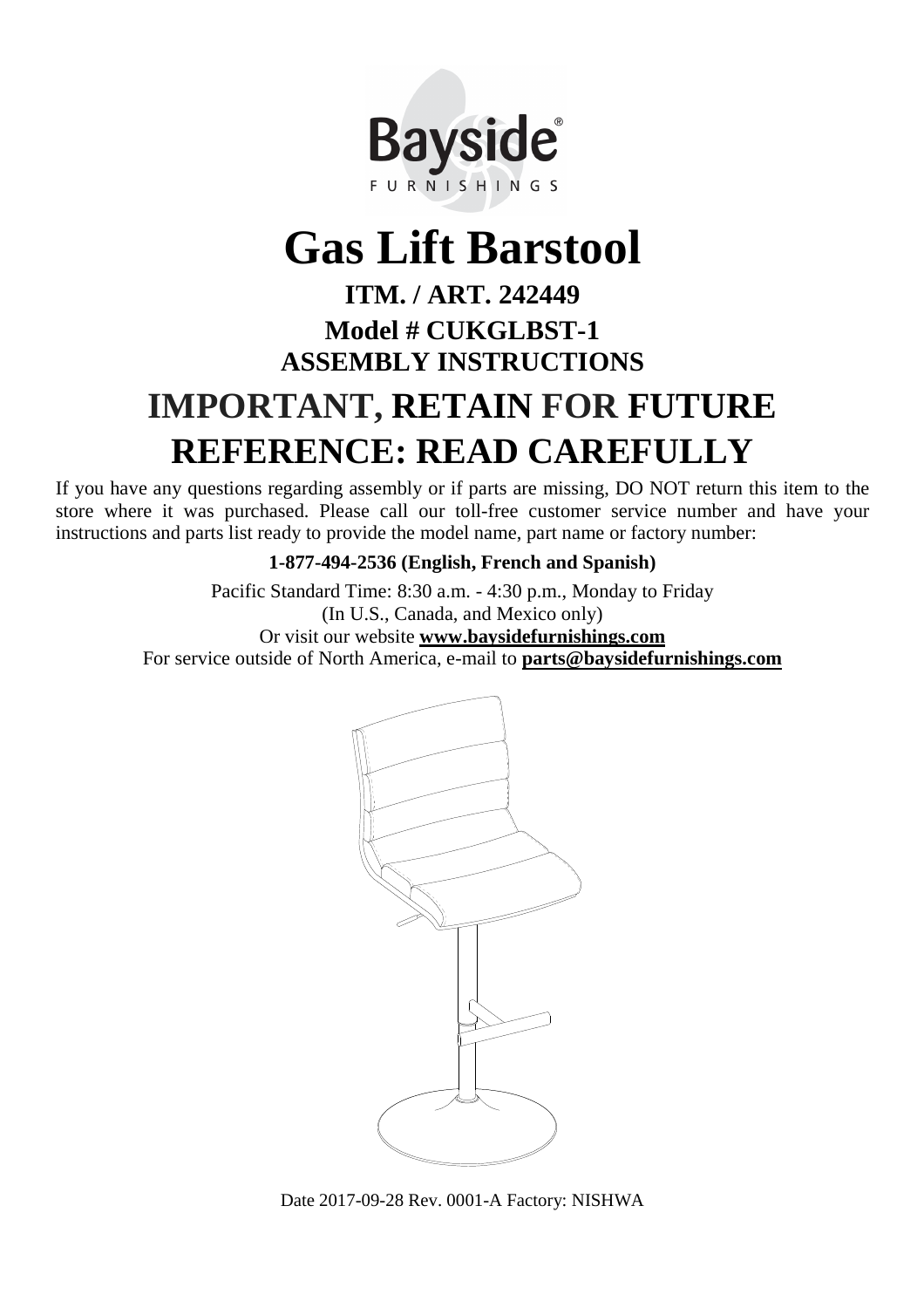#### **GENERAL INFORMATION AND TIPS**

1. This product is for indoor domestic use only.

I

- 2. Please read the Assembly Instructions prior to assembling this product.
- 3. To avoid damage, assemble the product on a non-abrasive surface such as a carpet surface.
- 4. Make sure all bolts and screws are tightly fastened before the unit is used.
- 5. If parts are missing, broken, damaged or wrong, please stop using this product until repairs are done by a trained person.
- 6. Only a trained person may replace or repair seat height adjustment components.
- 7. Refer to your assembly manual for maximum weight capacity.

Please make sure you have all parts before beginning assembly. Please wait until all steps are completed before tightening bolts. We recommend using two people for assembly.

## A WARNING

- 1. Do not stand on this stool or use as a stepladder.
- 2. Do not sit on the front edge of the stool.
- 3. Use this product only for seating one person at one time.
- 4. Do not use this stool unless all bolts, screws and knobs are firmly secured.
- 5. Check that all bolts, screws, brackets and knobs are tight at least every three months or as needed.
- 6. Dispose of packing material properly. Do not use plastic cover as head covering. It may cause suffocation.
- 7. Use this stool for its intended purpose only.
- 8. Use mild detergent only for cleaning.
- 9. Failure to follow these warnings could result in serious injury.
- 10. Maximum load weight is 136 kg / 300 lb.

**A WARNING** THIS UNIT IS INTENDED ONLY FOR USE WITHIN THE **MAXIMUM WEIGHTS INDICATED. USE WITH LOADS HEAVIER THAN THE MAXIMUM WEIGHTS INDICATED MAY RESULT IN INSTABILITY, CAUSING POSSIBLE INJURY.**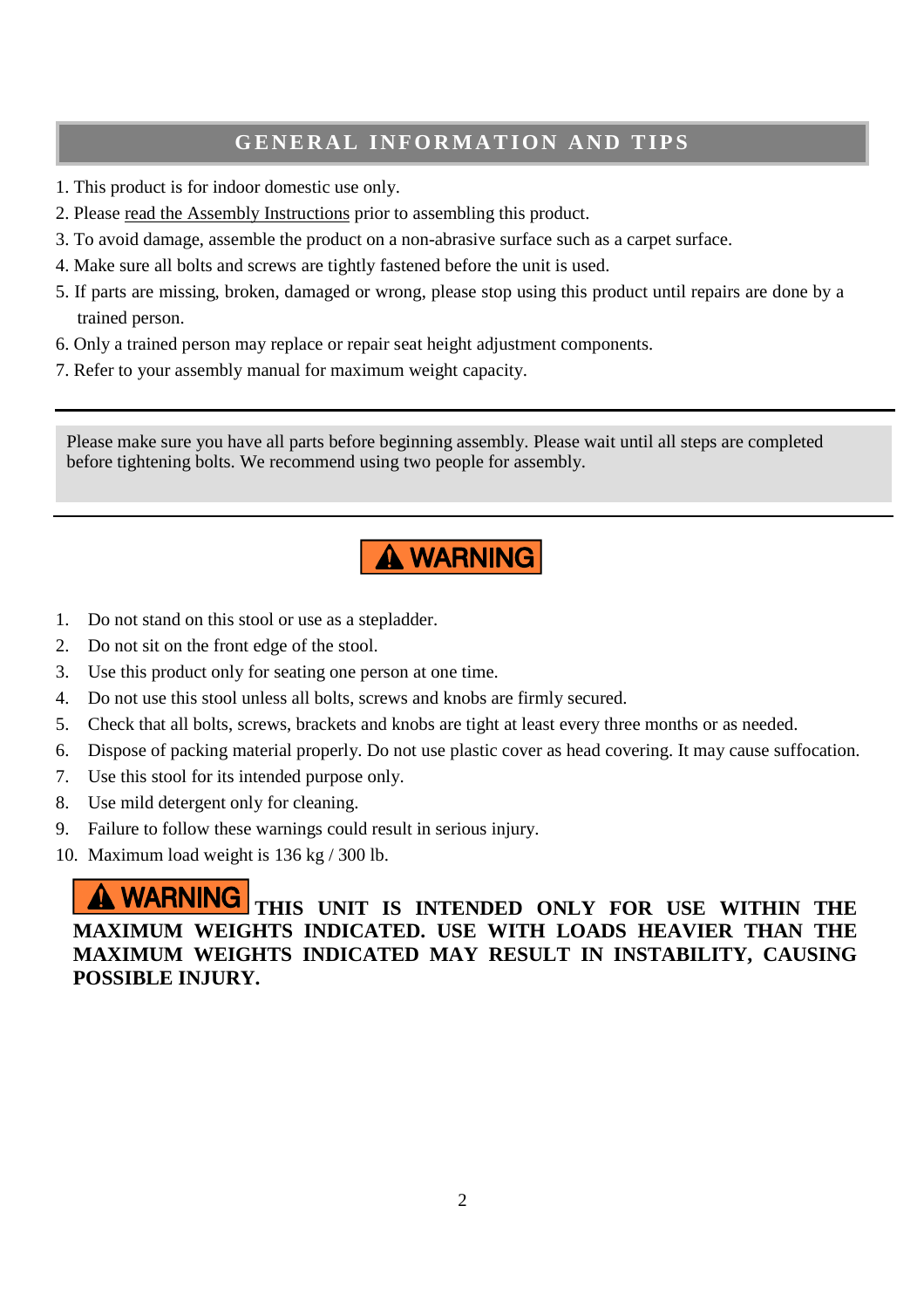## **Parts and Hardware List**

| PART#        | PART DESCRIPTION                                                                                                                                                                                                                                                                                                                                                                                                                                                                                                                                                                                                                        | PART FIGURE                                                                                                                                                                                                                                                                                                                                         | <b>QUANTITY</b> |
|--------------|-----------------------------------------------------------------------------------------------------------------------------------------------------------------------------------------------------------------------------------------------------------------------------------------------------------------------------------------------------------------------------------------------------------------------------------------------------------------------------------------------------------------------------------------------------------------------------------------------------------------------------------------|-----------------------------------------------------------------------------------------------------------------------------------------------------------------------------------------------------------------------------------------------------------------------------------------------------------------------------------------------------|-----------------|
| $\mathbf A$  | Seat                                                                                                                                                                                                                                                                                                                                                                                                                                                                                                                                                                                                                                    |                                                                                                                                                                                                                                                                                                                                                     | $\,1$           |
| $\, {\bf B}$ | Pole with Footrest                                                                                                                                                                                                                                                                                                                                                                                                                                                                                                                                                                                                                      |                                                                                                                                                                                                                                                                                                                                                     | $\mathbf{1}$    |
| $\mathsf C$  | $\operatorname*{Base}% \left( X\right) \equiv\operatorname*{Base}% \left( X\right) \equiv\operatorname*{Base}% \left( X\right) \equiv\operatorname*{Base}\left( X\right) \equiv\operatorname*{Base}% \left( X\right) \equiv\operatorname*{Base}\left( X\right) \equiv\operatorname*{Base}\left( X\right) \equiv\operatorname*{Base}\left( X\right) \equiv\operatorname*{Base}% \left( X\right) \equiv\operatorname*{Base}\left( X\right) \equiv\operatorname*{Base}\left( X\right) \equiv\operatorname*{Base}\left( X\right) \equiv\operatorname*{Base}\left( X\right) \equiv\operatorname*{Base}\left( X\right) \equiv\operatorname*{$ |                                                                                                                                                                                                                                                                                                                                                     | $\,1$           |
| ${\bf D}$    | $\rm Gas$ Lift                                                                                                                                                                                                                                                                                                                                                                                                                                                                                                                                                                                                                          | Ó                                                                                                                                                                                                                                                                                                                                                   | $\mathbf{1}$    |
| AA           | Bolt                                                                                                                                                                                                                                                                                                                                                                                                                                                                                                                                                                                                                                    | MMMMM                                                                                                                                                                                                                                                                                                                                               | $4 + 1$ extra   |
|              | Hex-key Wrench                                                                                                                                                                                                                                                                                                                                                                                                                                                                                                                                                                                                                          | $\begin{picture}(20,20) \put(0,0){\line(1,0){10}} \put(15,0){\line(1,0){10}} \put(15,0){\line(1,0){10}} \put(15,0){\line(1,0){10}} \put(15,0){\line(1,0){10}} \put(15,0){\line(1,0){10}} \put(15,0){\line(1,0){10}} \put(15,0){\line(1,0){10}} \put(15,0){\line(1,0){10}} \put(15,0){\line(1,0){10}} \put(15,0){\line(1,0){10}} \put(15,0){\line(1$ | $\mathbf{1}$    |

Tools required: Hex-key wrench (included).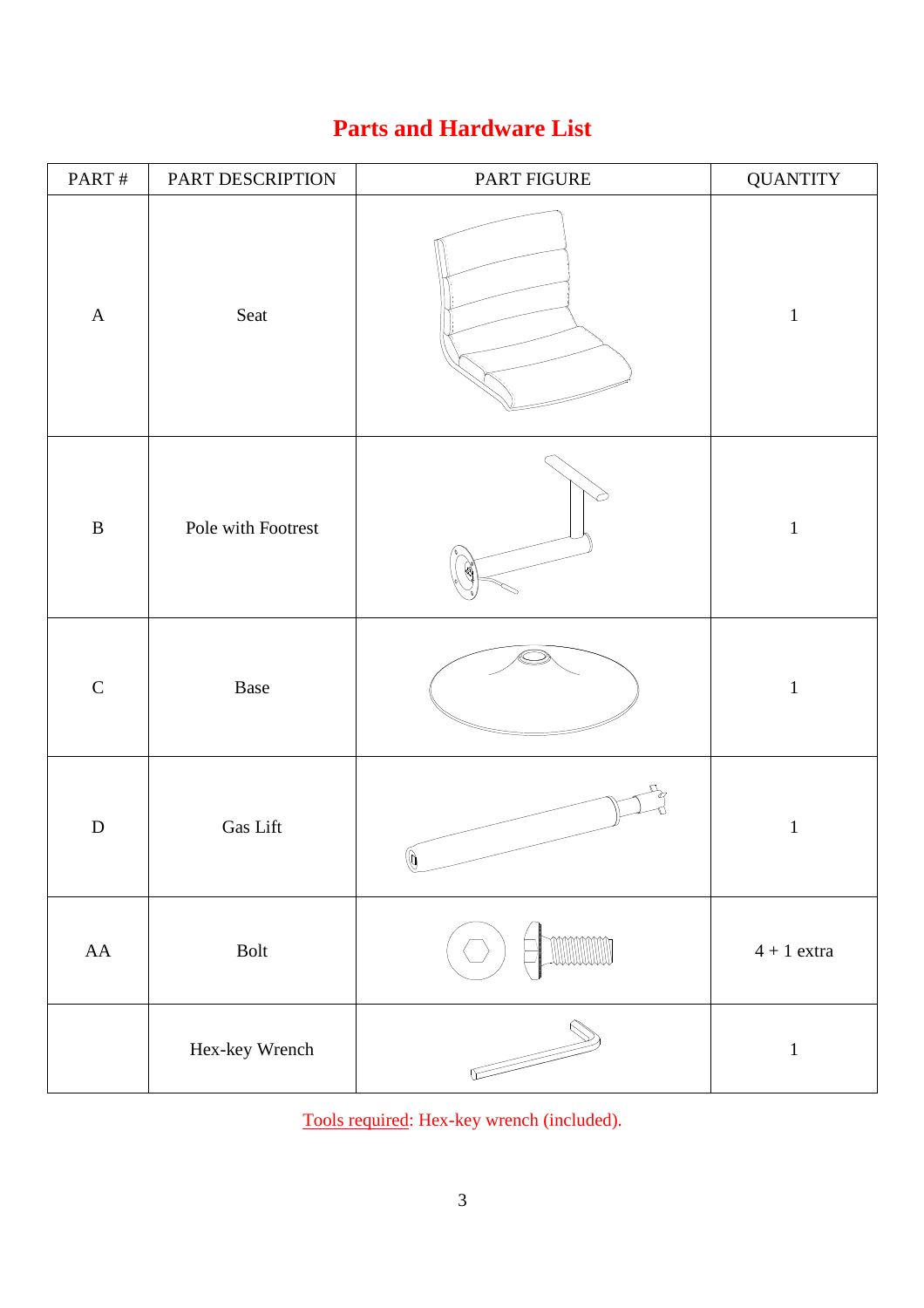## **Assembly Instructions**

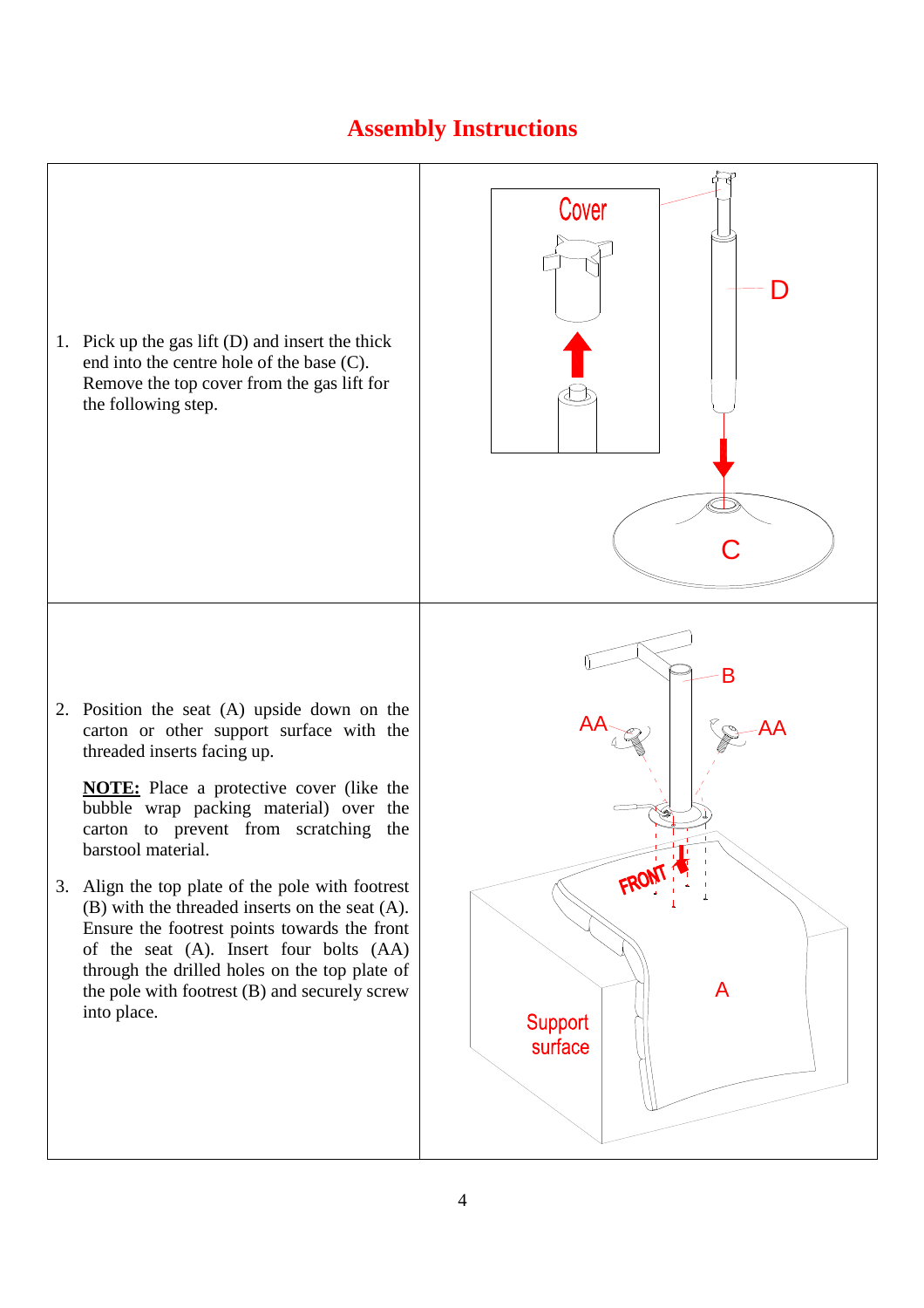## **Assembly Instructions**

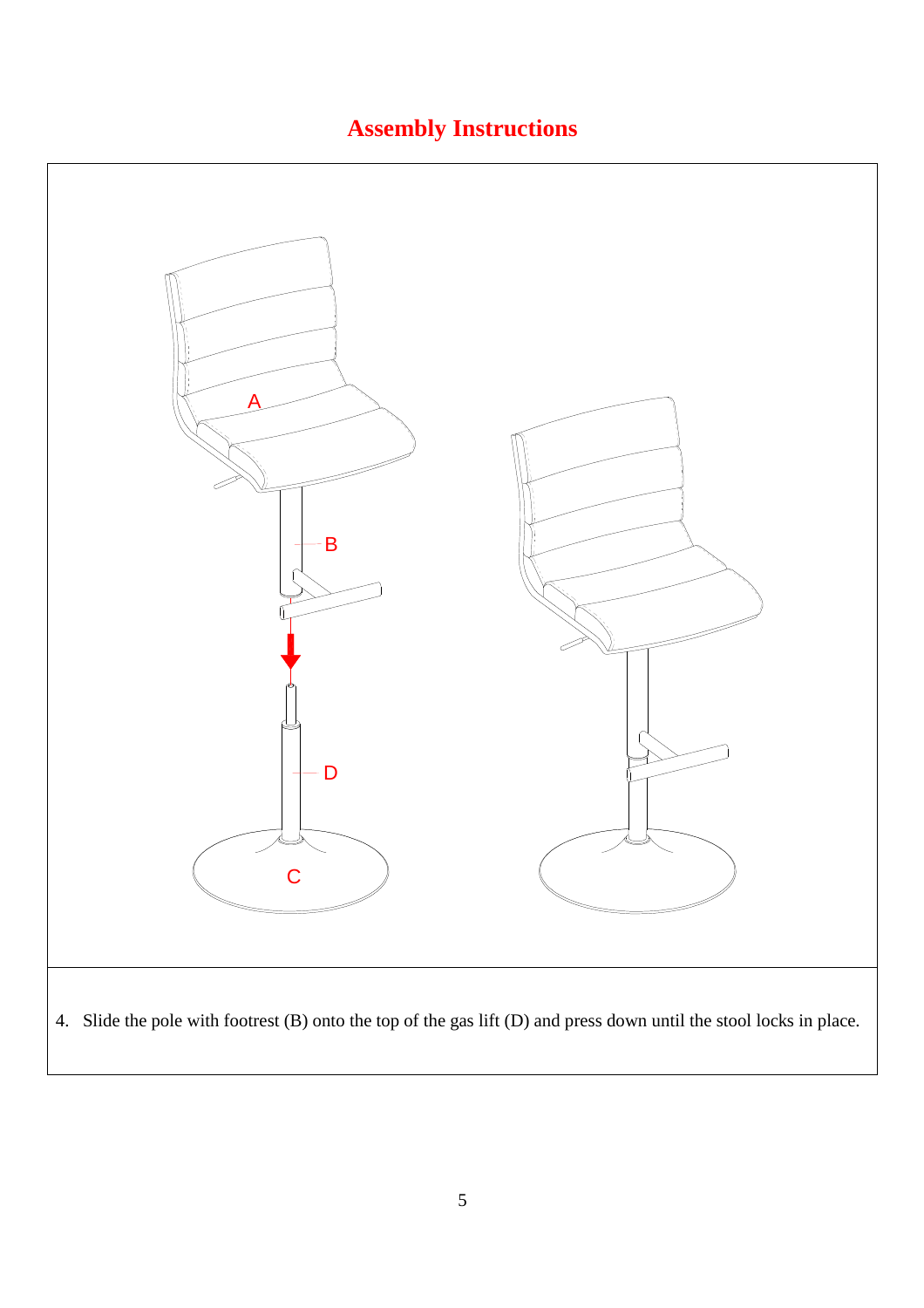## **Care and Maintenance**

- For everyday cleaning, chrome, brass, aluminum, and painted metal surfaces can be kept looking their best by wiping with a slightly damp, soft cotton cloth, or vacuum cleaner brush.
- If soiled, wipe with clean sponge or cloth wrung out of water. Wipe dry with cloth or paper towel to avoid water spots.
- Do not use any harsh abrasives or chemicals to clean any metal surfaces as it may damage the protective coating.
- Metal will rust if the finish is scratched or if your furniture is exposed to excessive humidity, particularly in salt water locations.
- Most metal furniture has a protective coating to prevent rust, however, rust may occur if the finish is marred or wears away over time.
- In the event that your furniture is stained or otherwise damaged during use, we recommend that you call a professional to repair your furniture.
- Check bolts/screws periodically and tighten them if necessary.

#### **Further Advice about Metal Furniture Care**

It is best to keep your furniture in a climate-controlled environment. Continual exposure to damp and wet environments can cause corrosion. It is advised to keep furniture away from direct sunlight as it may damage the finish. Indoor furniture is not recommended for outdoor use.

Proper care and cleaning at home will extend the life of your purchase. Following these important and helpful tips will enhance your furniture as it ages.

> We hope you enjoy your purchase for many years. Thank you for your purchase!

## **QUALITY GUARANTEE**

We are confident that you will be delighted with your Bayside Furnishings<sup>®</sup> purchase.

Should this product be defective in workmanship or materials or fail under normal use, we will repair or replace it for up to one (1) year from date of purchase. Every Bayside Furnishings® product is designed to meet your highest expectations. We guarantee that you will immediately see the value of our fine furniture.

This warranty gives you specific legal rights and you may also have other rights, which vary from state to state or province to province.

AUSTRALIA: Our goods come with guarantees that cannot be excluded under the Australian Consumer Law. You are entitled to a replacement or refund for a major failure and for compensation for any other reasonably foreseeable loss or damage. You are also entitled to have the goods repaired or replaced if the goods fail to be of acceptable quality and the failure does not amount to a major failure.

> Customer Service: 1-877-494-2536 (English, French, Spanish) Pacific Standard Time: 8:30 a.m. - 4:30 p.m., Monday to Friday (In U.S., Canada, and Mexico only) **www.baysidefurnishings.com**

MADE IN CHINA / FABRIQUÉ EN CHINE / HECHO EN CHINA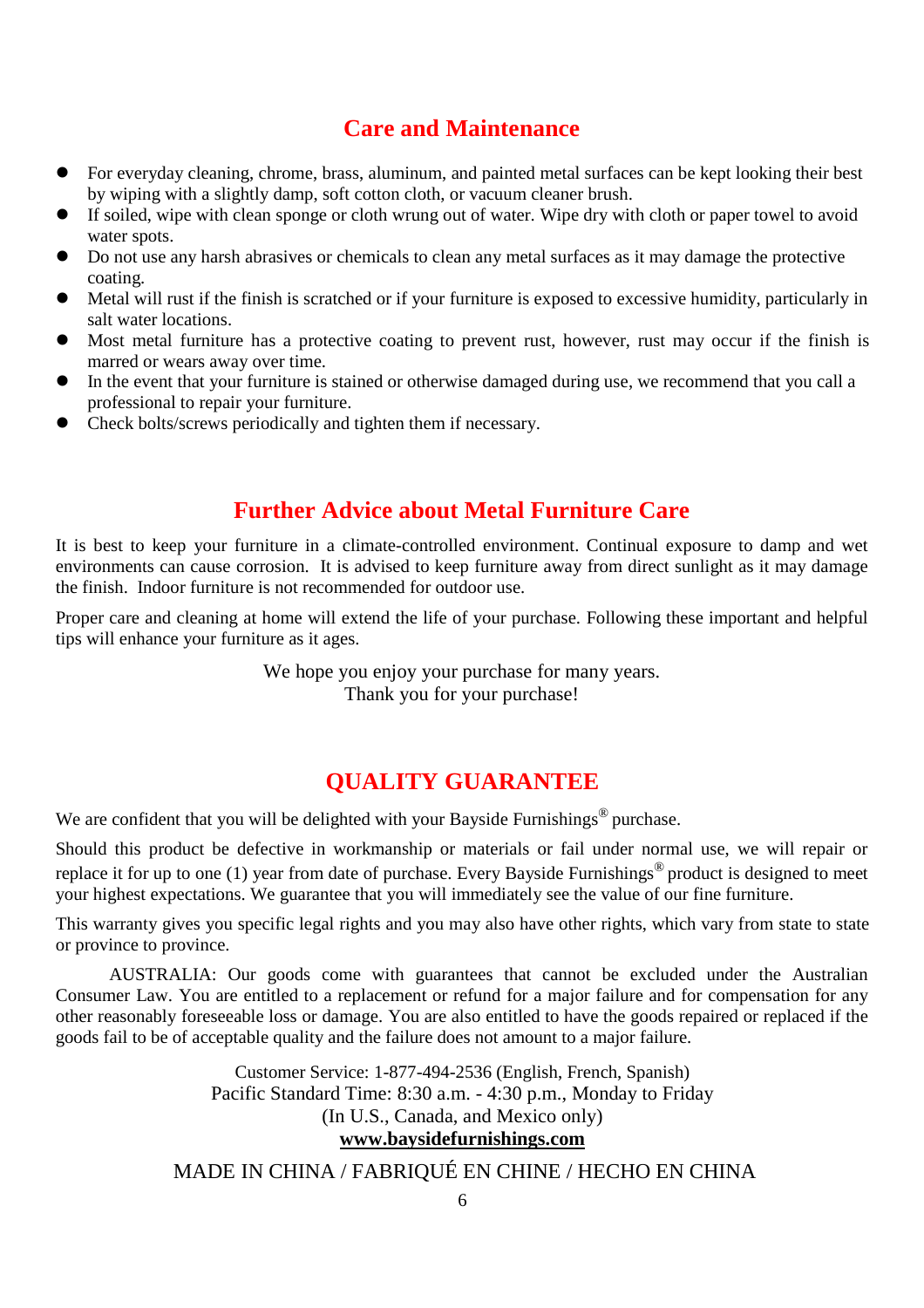

# **Tabouret de bar à vérin pneumatique**

## **ITM. / ART. 242449 Modèle n<sup>o</sup> CUKGLBST-1 INSTRUCTIONS DE MONTAGE**

## **IMPORTANT, CONSERVER POUR RÉFÉRENCE FUTURE : LIRE ATTENTIVEMENT**

Pour toute question sur le montage ou en cas de pièce manquante, NE PAS retourner cet article au point de vente. Veuillez composer notre numéro sans frais et avoir à la portée de la main la liste de pièces pour pouvoir fournir le nom du modèle, le nom de la pièce et le numéro de l'usine :

#### **1-877-494-2536 (anglais, français et espagnol)**

Heure du Pacifique, entre 8 h 30 et 16 h 30, du lundi au vendredi (aux états-Unis, au Canada et au Mexique seulement) Ou visitez notre site Web **www.baysidefurnishings.com** Pour le service en dehors de l'Amérique du Nord, envoyer un courriel à **parts@baysidefurnishings.com** 



Date 2017-09-28 Rév. 0001-A Usine : NISHWA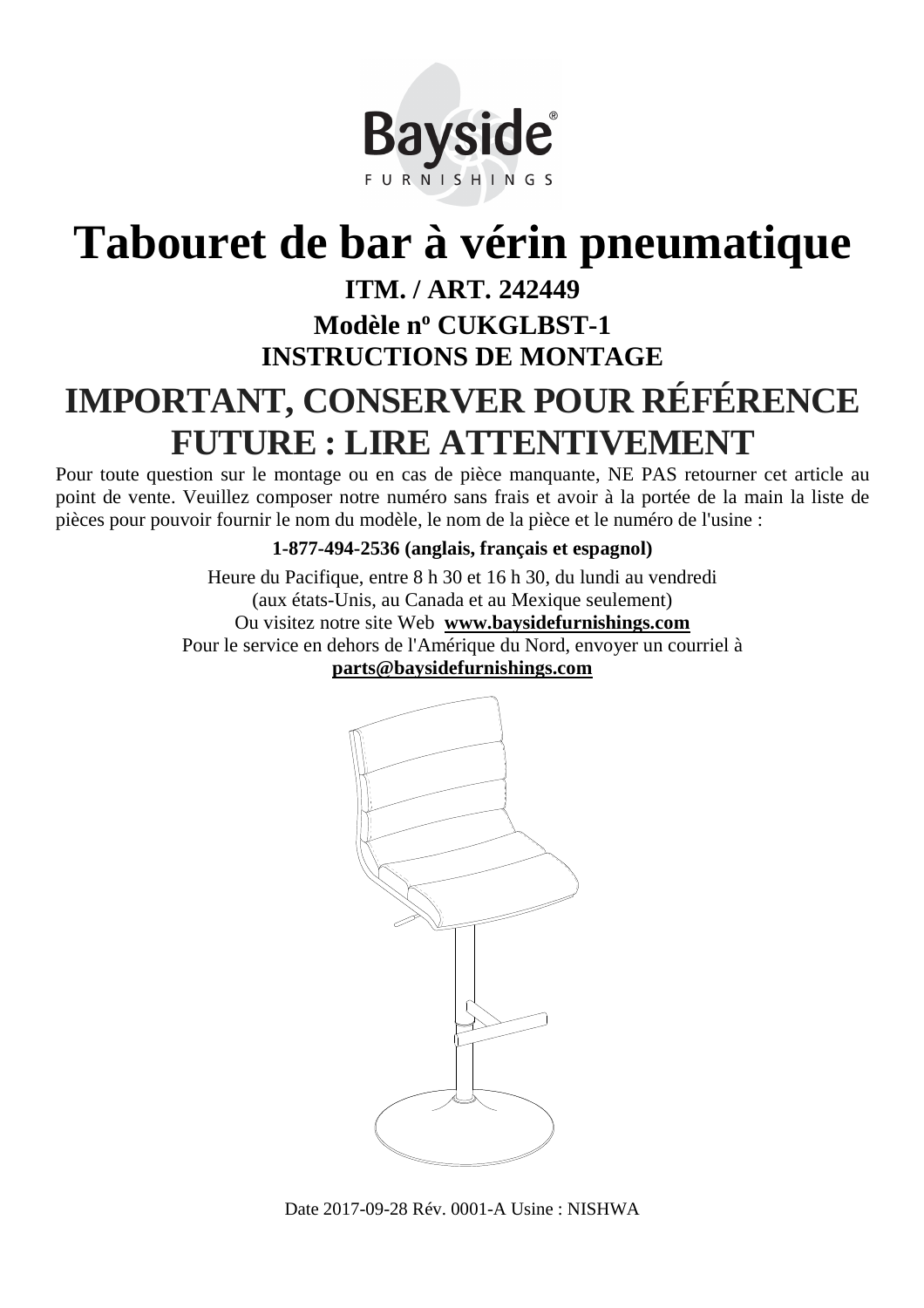## **INFORMATION GÉNÉRALE ET ASTUCES**

1. Ce produit est conçu pour un usage domestique à l'intérieur seulement.

I

- 2. Veuillez lire les instructions de montage avant de commencer à assembler l'unité.
- 3. Pour éviter d'endommager le produit, assemblez-le sur une surface non abrasive, comme sur un tapis.
- 4. S'assurer que tous les boulons et les vis soient solidement fixés avant d'utiliser l'unité.
- 5. En cas de pièce manquante, brisée, endommagée ou inadéquate, cesser d'utiliser ce produit jusqu'à ce que les réparations soient effectuées par un spécialiste.
- 6. Seule une personne qualifiée peut remplacer ou réparer les dispositifs de réglage en hauteur.
- 7. Se rapporter au manuel de montage pour connaître les poids maximaux.

Avant de commencer le montage, assurez-vous que vous disposez de toutes les pièces. Attendez d'avoir terminé toutes les étapes avant de serrer les boulons. Nous recommandons que deux personnes soient présentes pour effectuer le montage.

## **A AVERTISSEMENT**

- 1. Ne pas se tenir sur ce tabouret ni l'utiliser comme échelle.
- 2. Ne pas s'asseoir sur la bordure avant du tabouret.
- 3. Utiliser ce produit uniquement pour asseoir une seule personne à la fois.
- 4. Ne pas utiliser ce tabouret à moins que tous les boulons, vis et boutons soient solidement fixés.
- 5. S'assurer que tous les boulons, vis et boutons soient bien serrés à tous les trois mois ou au besoin.
- 6. Éliminer adéquatement le matériel d'emballage. Ne pas utiliser les housses de plastique pour se couvrir la tête en raison du risque de suffocation.
- 7. Utiliser ce tabouret pour les fins prévues seulement.
- 8. Utiliser un détergent doux seulement pour le nettoyage.
- 9. Négliger ces avertissements pourrait causer des blessures graves.
- 10. Le poids maximal sur ce tabouret est de 136 kg / 300 lb.

**A AVERTISSEMENT** CETTE UNITÉ DOIT ÊTRE UTILISÉE UNIQUEMENT AVEC **LES POIDS MAXIMAUX INDIQUÉS. L'UTILISATION AVEC DES PRODUITS PLUS LOURDS QUE LES POIDS MAXIMAUX INDIQUÉS PEUT RENDRE L'UNITÉ INSTABLE ET CAUSER DES BLESSURES.**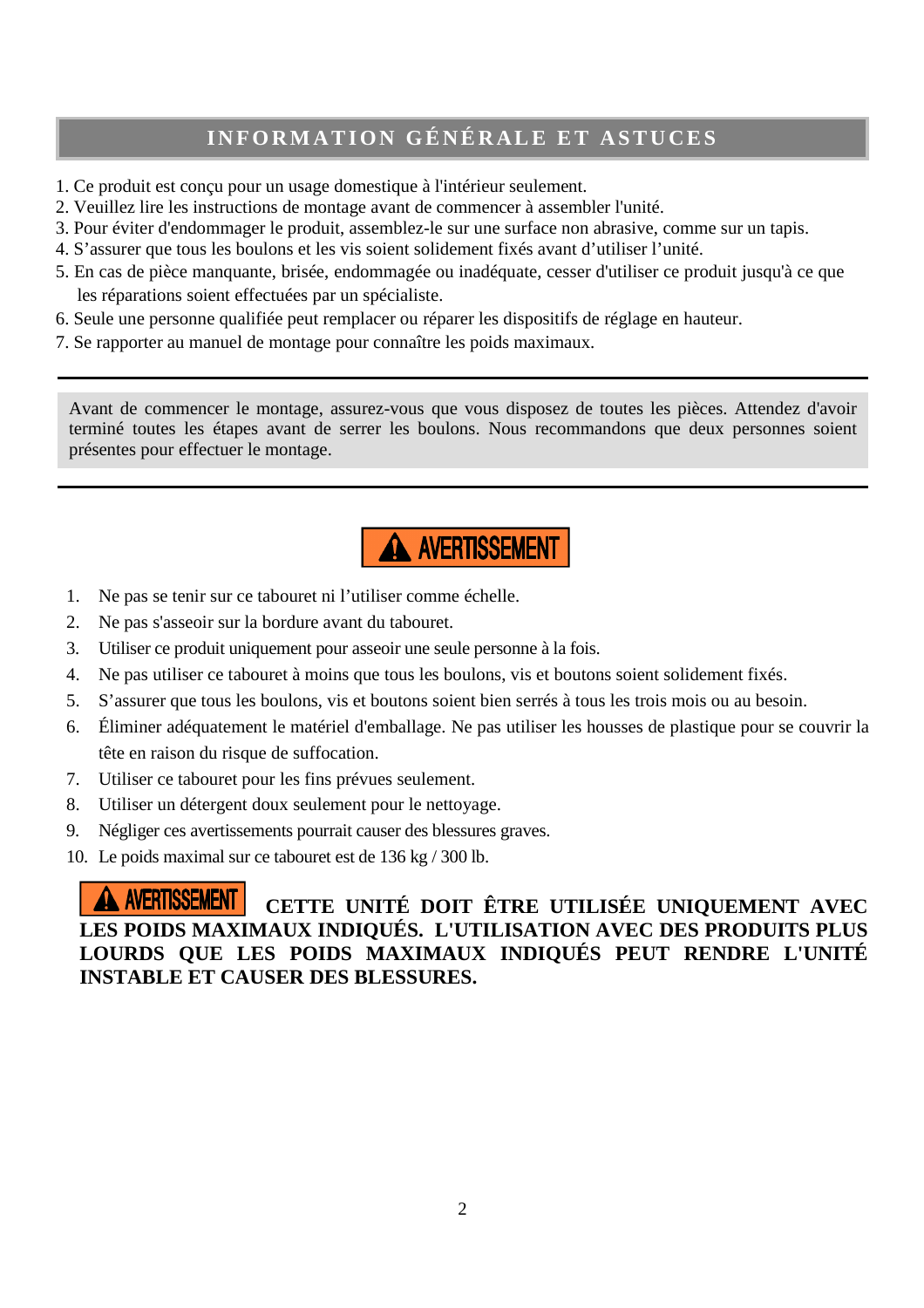## **Liste des pièces et de la quincaillerie**

| $\frac{\text{N}^0\,\text{DE}}{\text{PIÈCE}}$ | DESCRIPTION DE LA<br>PIÈCE | <b>ILLUSTRATION DE LA PIÈCE</b>                                                                                                                                                                                                                                                                                                                                                                                                                          | QUANTITÉ      |
|----------------------------------------------|----------------------------|----------------------------------------------------------------------------------------------------------------------------------------------------------------------------------------------------------------------------------------------------------------------------------------------------------------------------------------------------------------------------------------------------------------------------------------------------------|---------------|
| $\mathbf A$                                  | Siège                      |                                                                                                                                                                                                                                                                                                                                                                                                                                                          | $\,1$         |
| $\, {\bf B}$                                 | Poteau avec repose-pieds   |                                                                                                                                                                                                                                                                                                                                                                                                                                                          | $\mathbf 1$   |
| $\mathbf C$                                  | Base                       |                                                                                                                                                                                                                                                                                                                                                                                                                                                          | $\mathbf 1$   |
| ${\bf D}$                                    | Vérin pneumatique          | $\bigcircled{0}$                                                                                                                                                                                                                                                                                                                                                                                                                                         | $\mathbf{1}$  |
| AA                                           | Boulon                     |                                                                                                                                                                                                                                                                                                                                                                                                                                                          | $4 + 1$ extra |
|                                              | Clé hexagonale             | $\frac{1}{\sqrt{2\pi}}\left( \frac{1}{\sqrt{2\pi}}\right) \left( \frac{1}{\sqrt{2\pi}}\right) \left( \frac{1}{\sqrt{2\pi}}\right) \left( \frac{1}{\sqrt{2\pi}}\right) \left( \frac{1}{\sqrt{2\pi}}\right) \left( \frac{1}{\sqrt{2\pi}}\right) \left( \frac{1}{\sqrt{2\pi}}\right) \left( \frac{1}{\sqrt{2\pi}}\right) \left( \frac{1}{\sqrt{2\pi}}\right) \left( \frac{1}{\sqrt{2\pi}}\right) \left( \frac{1}{\sqrt{2\pi}}\right) \left( \frac{1}{\sqrt$ | $\mathbf{1}$  |

Outils requis : Clé hexagonale (incluse).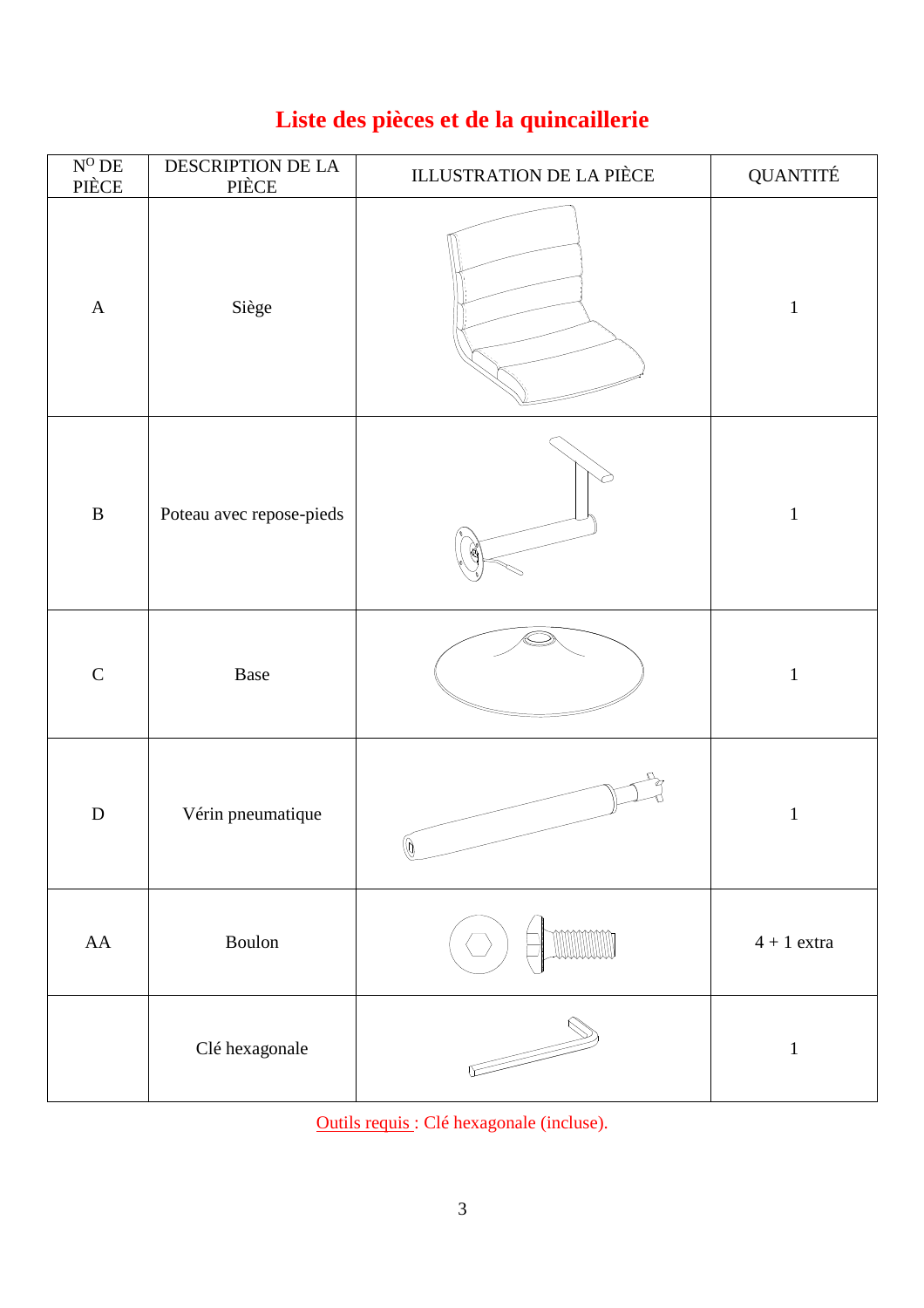## **Instructions de montage**

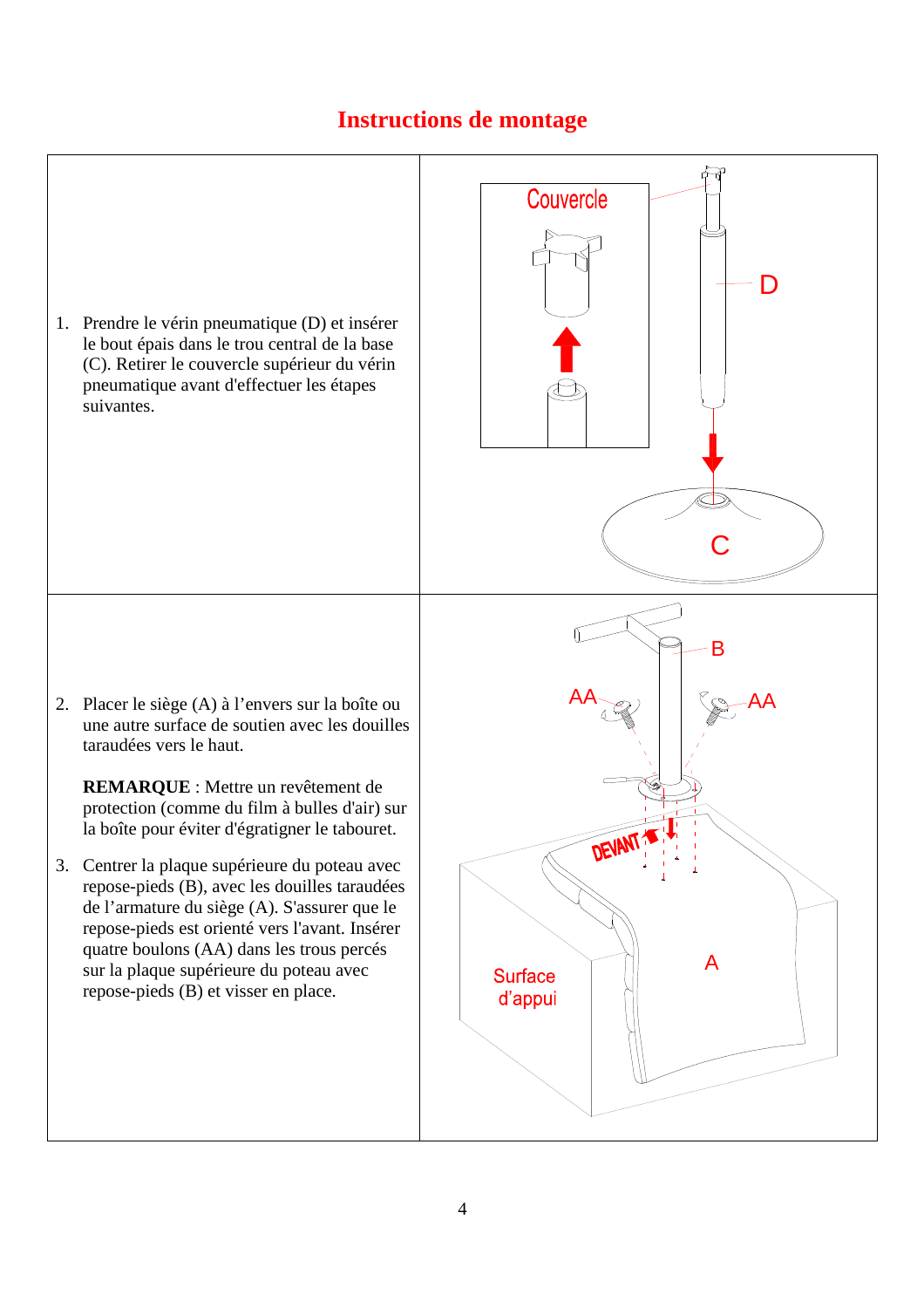## **Instructions de montage**

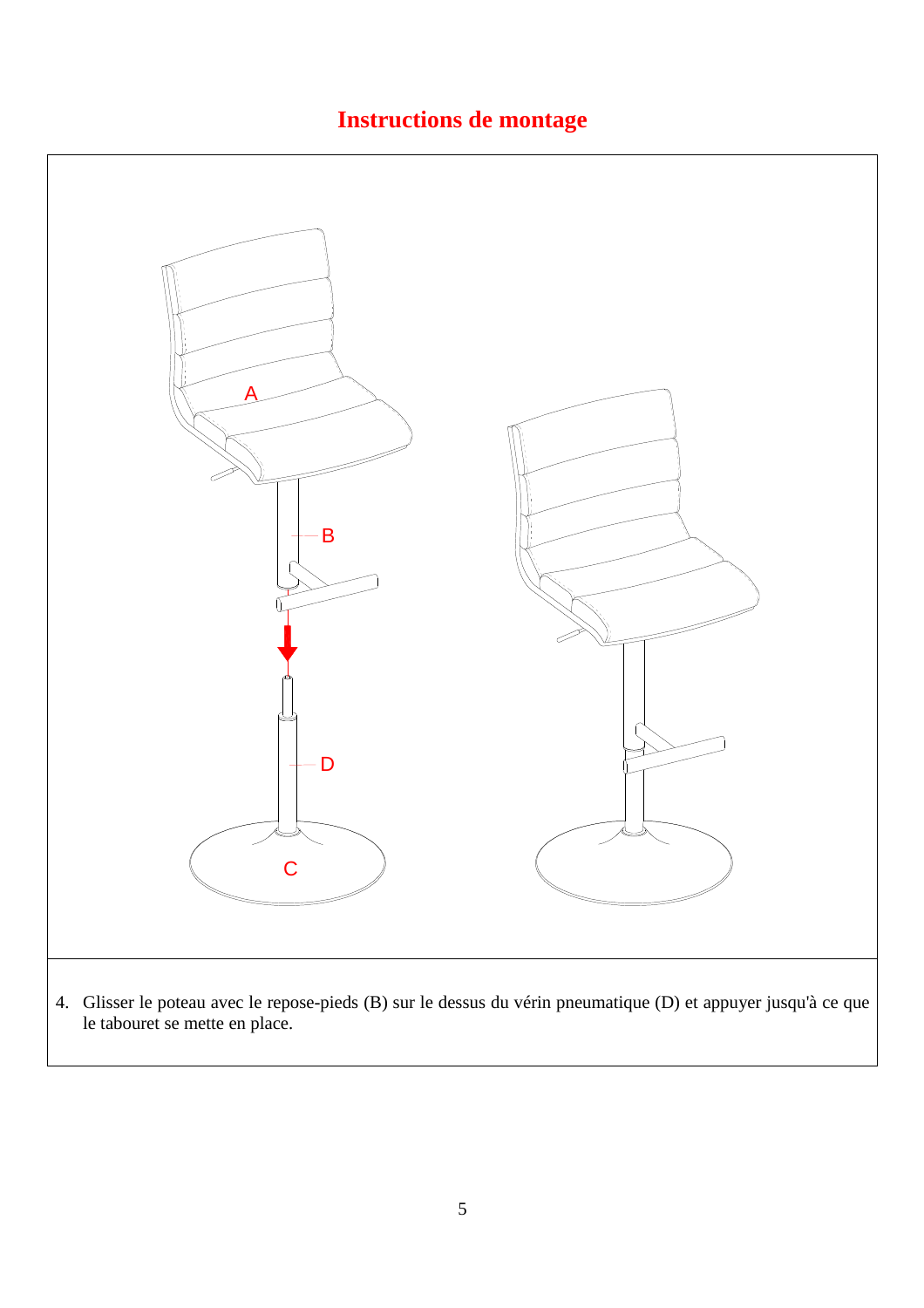## **Soin et entretien**

- Pour le nettoyage quotidien de surfaces de métaux tels que le cuivre, le chrome, l'aluminium ou les surfaces métalliques peintes, essuyer à l'aide d'un chiffon doux et légèrement humide en coton ou encore avec une brosse d'aspirateur. Cela vous permettra de maintenir l'apparence de vos meubles.
- Si le meuble est sale, essuyer à l'aide d'une éponge propre ou d'un chiffon essoré. Épongez la surface avec un chiffon sec ou une serviette en papier pour éviter les taches d'eau.
- Ne pas utiliser d'abrasifs ou de produits chimiques corrosifs pour nettoyer le métal, puisque cela pourrait abîmer le revêtement protecteur.
- Si la finition est égratignée ou si les meubles sont exposés à une humidité excessive, particulièrement dans les endroits où il y a de l'eau salée, le métal rouillera.
- La plupart des meubles en métal sont dotés d'un revêtement protégeant contre la rouille. Toutefois, il est possible que de la rouille apparaisse si la finition s'abîme ou s'use au fil du temps.
- Si les meubles sont endommagés ou tachés lors de l'utilisation, nous vous recommandons de contacter un professionnel pouvant réparer vos meubles.
- Vérifier régulièrement les boulons et les vis et serrer au besoin.

#### **Consignes supplémentaires à propos de l'entretien des meubles de métal**

Il est suggéré de disposer les meubles dans des conditions contrôlées. L'humidité et les liquides peuvent engendrer de la corrosion. Nous vous suggérons de tenir vos meubles loin de la lumière du soleil, afin de ne pas en altérer la finition. Les meubles conçus pour une utilisation intérieure ne devraient pas être utilisés à l'extérieur.

Des soins et un entretien appropriés à la maison prolongeront la durée de l'achat. Suivre les conseils importants et utiles rehaussera la beauté des meuble avec le temps.

> Nous vous souhaitons de profiter de votre meuble durant de nombreuses années. Merci de votre achat!

## **GARANTIE DE QUALITÉ**

Nous sommes assurés que vous serez ravi de votre achat d'un meuble de Bayside Furnishings®.

Si la fabrication ou les matériaux de ce produit s'avéraient défectueux suite à une utilisation normale, nous le réparerons ou le remplacerons jusqu'à concurrence d'un (1) an après la date d'achat. Chaque produit de Bayside Furnishings® est conçu pour répondre aux normes les plus strictes. Nous vous garantissons d'apprécier sur-lechamp la valeur de nos meubles de qualité.

La présente garantie vous donne des droits légaux spécifiques et vous pourriez également bénéficier d'autres droits qui varient d'un état ou d'une province à l'autre.

AUSTRALIE : nos articles sont offerts avec des garanties qui ne peuvent connaître d'exclusions au regard de la loi australienne sur la protection des consommateurs. Vous avez droit au remplacement ou au remboursement en cas de défaillance majeure de votre article ainsi qu'à une compensation en cas de perte ou de dommage prévisible. Vous avez aussi droit à la réparation ou au remplacement de l'article s'il n'est pas d'une qualité acceptable et que la défaillance n'est pas majeure.

> Service à la clientèle : 1-877-494-2536 (anglais, français et espagnol) 8 h 30 à 16 h 30, heures normales du Pacifique, du lundi au vendredi (aux États-Unis, au Canada et au Mexique seulement) **www.baysidefurnishings.com**

#### MADE IN CHINA / FABRIQUÉ EN CHINE / HECHO EN CHINA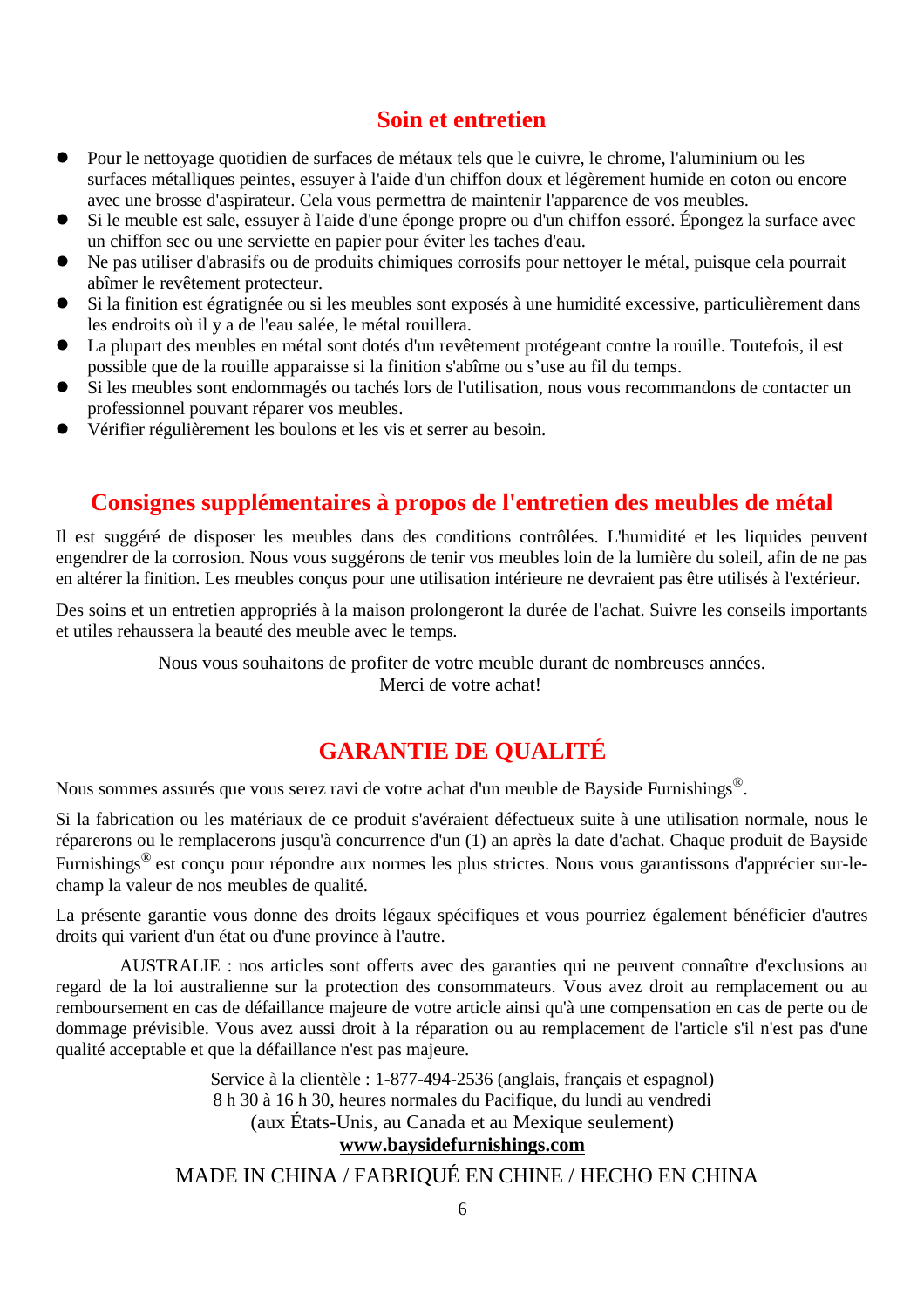

# **Banco Neumático**

## **ITM. / ART. 242449 Modelo # CUKGLBST-1 INSTRUCCIONES DE ENSAMBLE IMPORTANTE, RETENGA PARA FUTURA REFERENCIA: LEA CUIDADOSAMENTE**

Si tiene alguna pregunta acerca del ensamble o si alguna parte está faltante, no retorne este producto a la tienda en que lo compró. Por favor llame a nuestro departamento de ayuda al cliente teniendo su instructivo y lista de partes para proveer el modelo, nombre de parte o el número de fábrica:

#### **1-877-494-2536 (Inglés, Francés y Español)**

Hora Estándar del Pacífico: 8:30 a.m. - 4:30 p.m., de Lunes a Viernes (Solamente válido en E.U.A., Canadá y México) O visite nuestra página de Internet **www.baysidefurnishings.com** Para servicio fuera de América de norte, mande un correo a **parts@baysidefurnishings.com**



Fecha 2017-09-28 Rev. 0001-A Fábrica: NISHWA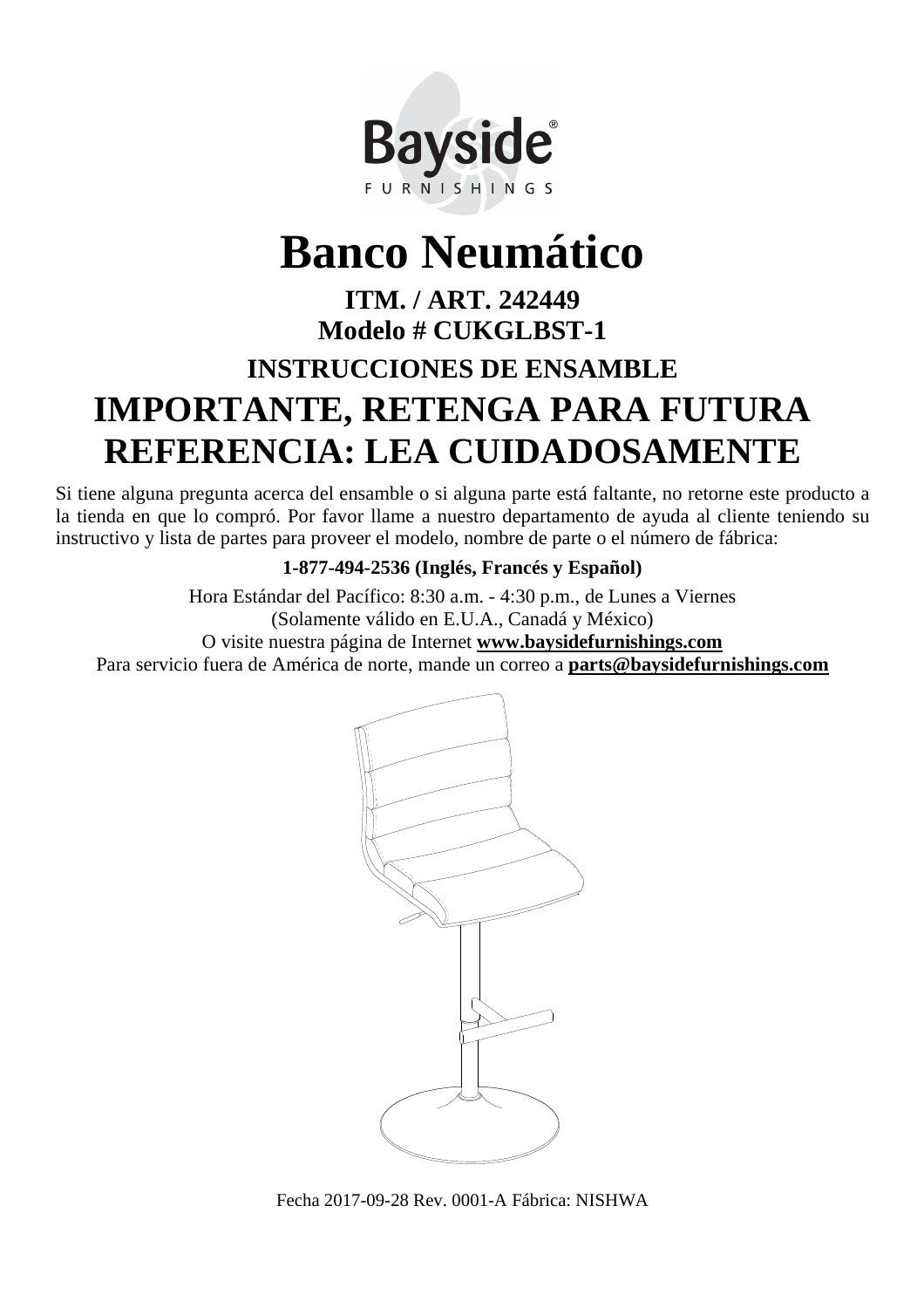## **INFORMACIÓN GENERAL Y CONSEJOS**

1. Este producto es sólo para uso doméstico en interiores.

Ī

- 2. Por favor, lea las Instrucciones de ENSAMBLE antes de ensamblar este producto.
- 3. Para evitar daños, ensamble el producto sobre una superficie no abrasiva tal como una superficie de la alfombra.
- 4. Cerciorarse que los tornillos estén bien apretados antes de usar la unidad.
- 5. Si tiene partes quebradas, dañadas o equivocadas, por favor deje de usar este producto hasta que sea reparado por un profesional.
- 6. Solamente una persona con el debido entrenamiento puede reemplazar el asiento o repararlo.
- 7. Consulte el manual de ensamble para las capacidades máximas de peso.

Por favor, asegúrese de que tiene todas las piezas antes de comenzar el ensamble. Por favor, espere hasta que todos los pasos se completen antes de apretar los tornillos. Recomendamos el uso de dos personas para el ensamble.

## **A ADVERTENCIA**

- 1. No pararse sobre el taburete o usarse como escalera.
- 2. No se siente en el borde delantero del taburete.
- 3. Usar este producto para sentar una persona a la vez.
- 4. No usar este taburete al menos que todos los tornillos, tuercas o jaladoras estén asegurados y apretados.
- 5. Revisar que todos los pernos, tornillos y botones sean apretados por lo menos cada 3 meses o cuando sea necesario.
- 6. Desechar el material de empaque apropiadamente. No use las cubiertas de plástico, pueden causar sofocación.
- 7. Use este taburete para su uso indicado.
- 8. Usar limpiadores adecuados para su limpieza.
- 9. De no seguir los cuidados indicados puede causar daños.
- 10. Máxima carga 136 kg / 300 libras.

A ADVERTENCIA ESTA UNIDAD DEBE UTILIZARSE CON LOS PESOS MÁXIMOS INDICADOS. SI SE EXCEDE EL PESO MÁXIMO, PODRÍA RESULTAR EN UNA INESTABILIDAD DE LA UNIDAD CAUSANDO POSIBLES LESIONES.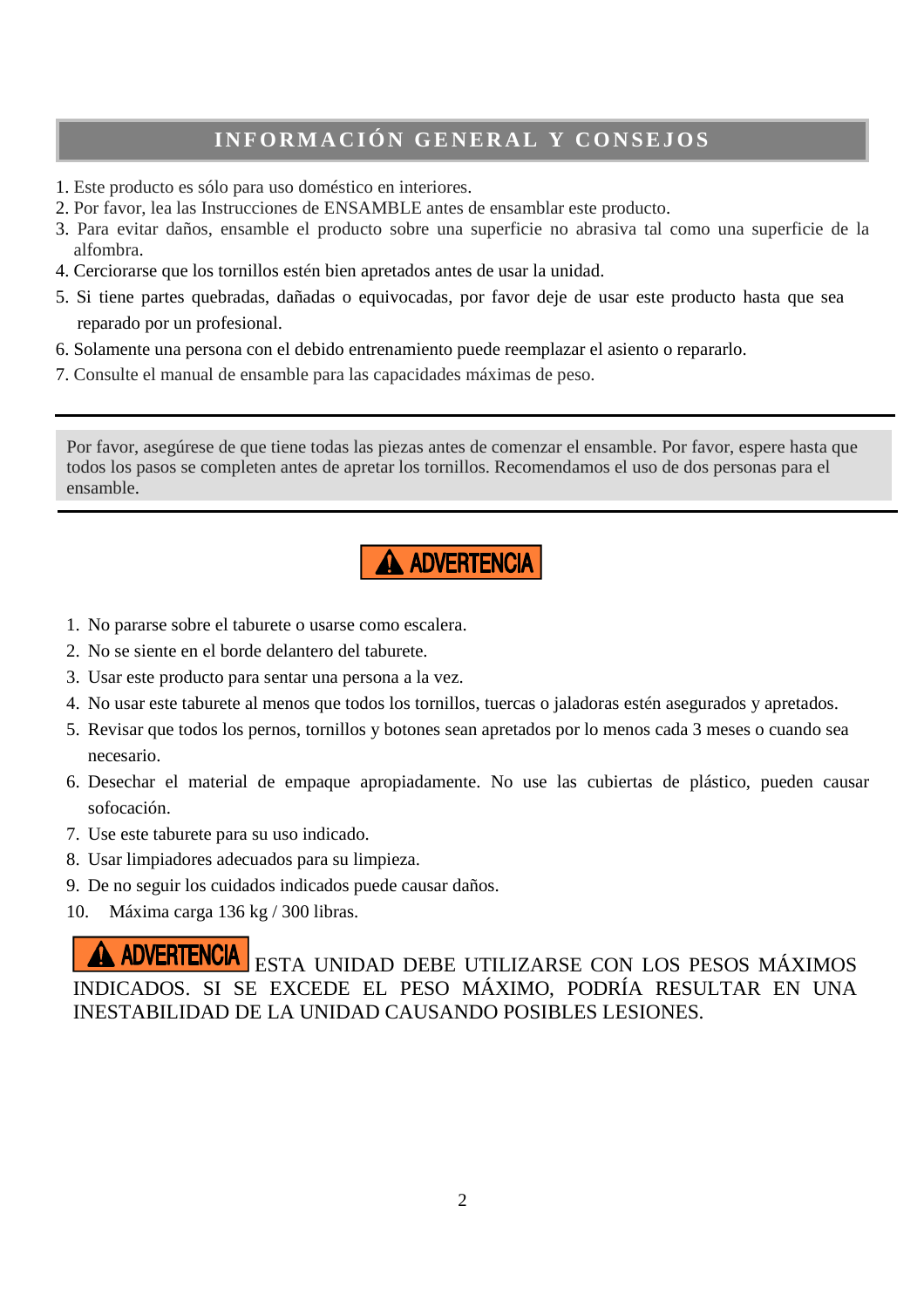## **Lista de Partes y Ferretería**

| PARTE #      | DESCRIPCIÓN DE PARTE                                                                                                                                                                                                                                                                                                                                                                                                                                                                                                                                                                                                                     | FIGURA DE PARTE                                             | <b>CANTIDAD</b> |
|--------------|------------------------------------------------------------------------------------------------------------------------------------------------------------------------------------------------------------------------------------------------------------------------------------------------------------------------------------------------------------------------------------------------------------------------------------------------------------------------------------------------------------------------------------------------------------------------------------------------------------------------------------------|-------------------------------------------------------------|-----------------|
| $\mathbf A$  | Asiento                                                                                                                                                                                                                                                                                                                                                                                                                                                                                                                                                                                                                                  |                                                             | $\mathbf{1}$    |
| $\, {\bf B}$ | Poste con descanso                                                                                                                                                                                                                                                                                                                                                                                                                                                                                                                                                                                                                       |                                                             | $\,1\,$         |
| $\mathsf{C}$ | $\operatorname*{Base}% \left( X\right) \equiv\operatorname*{Base}% \left( X\right) \equiv\operatorname*{Base}% \left( X\right) \equiv\operatorname*{Base}\left( X\right) \equiv\operatorname*{Base}% \left( X\right) \equiv\operatorname*{Base}\left( X\right) \equiv\operatorname*{Base}% \left( X\right) \equiv\operatorname*{Base}\left( X\right) \equiv\operatorname*{Base}% \left( X\right) \equiv\operatorname*{Base}\left( X\right) \equiv\operatorname*{Base}\left( X\right) \equiv\operatorname*{Base}\left( X\right) \equiv\operatorname*{Base}\left( X\right) \equiv\operatorname*{Base}\left( X\right) \equiv\operatorname*$ |                                                             | $\mathbf{1}$    |
| ${\bf D}$    | Elevador                                                                                                                                                                                                                                                                                                                                                                                                                                                                                                                                                                                                                                 | $\bigcircledR$                                              | $\mathbf{1}$    |
| AA           | Tornillo                                                                                                                                                                                                                                                                                                                                                                                                                                                                                                                                                                                                                                 |                                                             | $4 + 1$ extra   |
|              | Llave hexagonal                                                                                                                                                                                                                                                                                                                                                                                                                                                                                                                                                                                                                          | $\frac{1}{\sqrt{2\pi}}\left(1-\frac{1}{\sqrt{2\pi}}\right)$ | $\mathbf{1}$    |

Herramienta requerida: Llave hexagonal (incluida)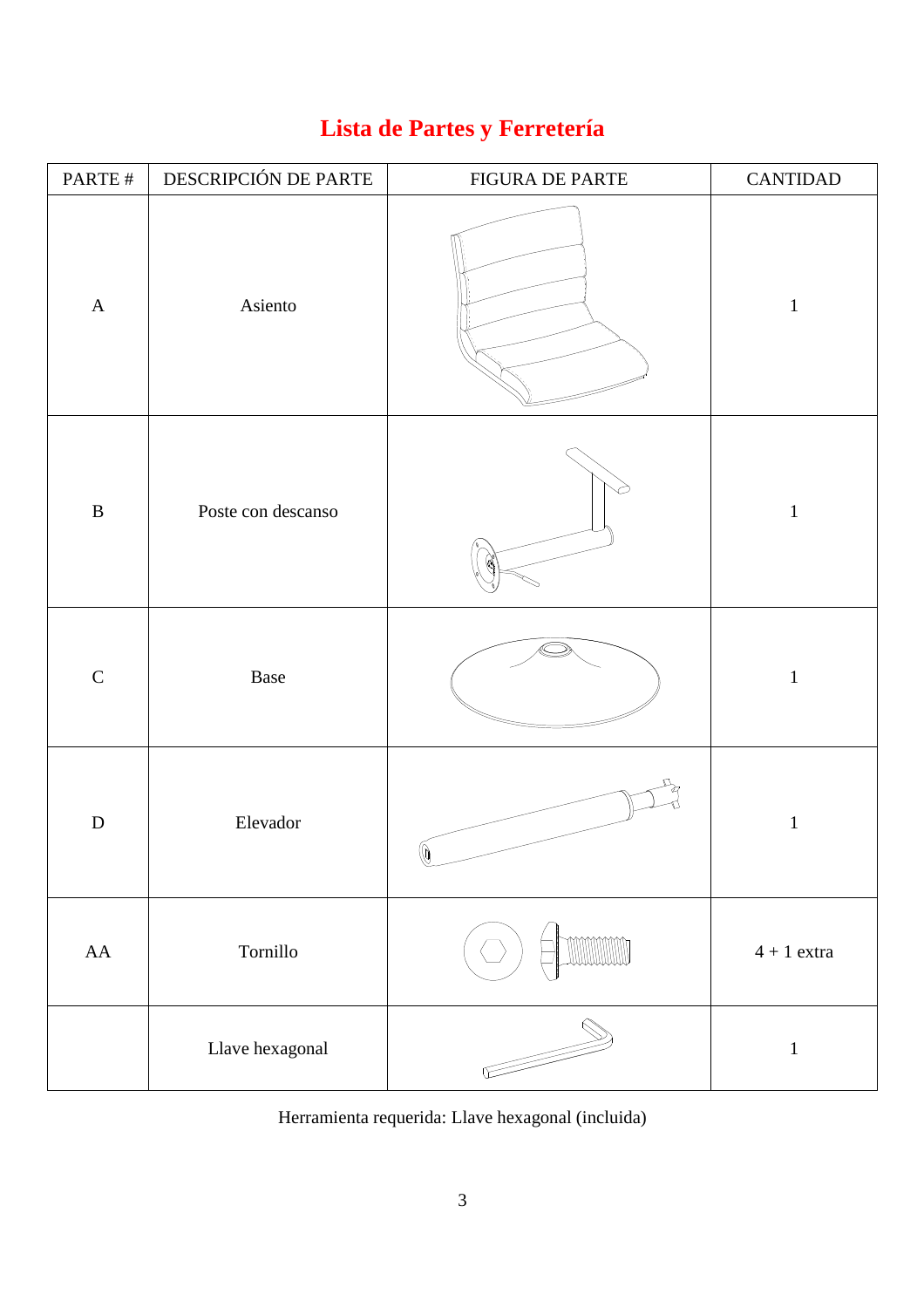## **Instrucciones de Ensamble**

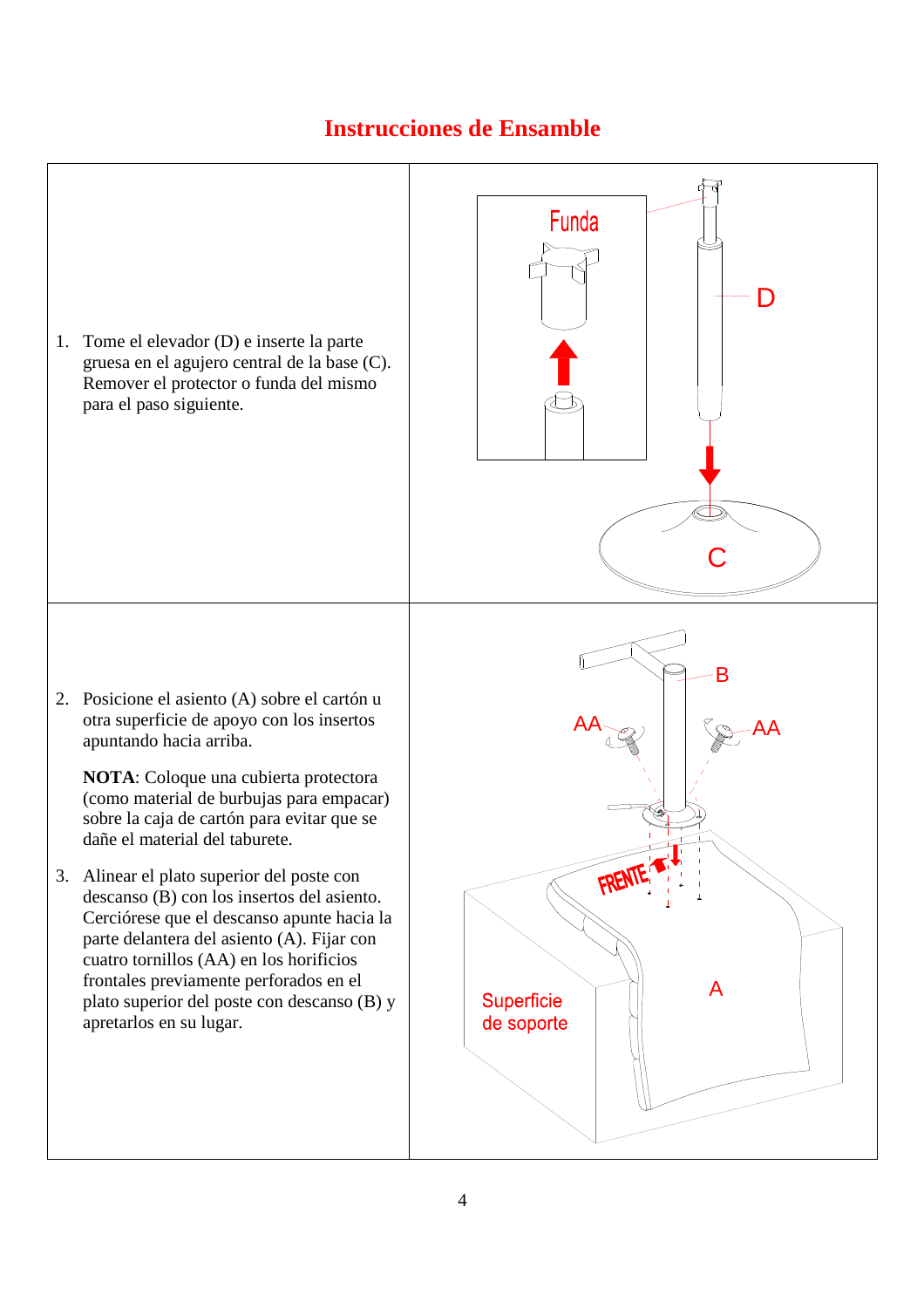## **Instrucciones de Ensamble**

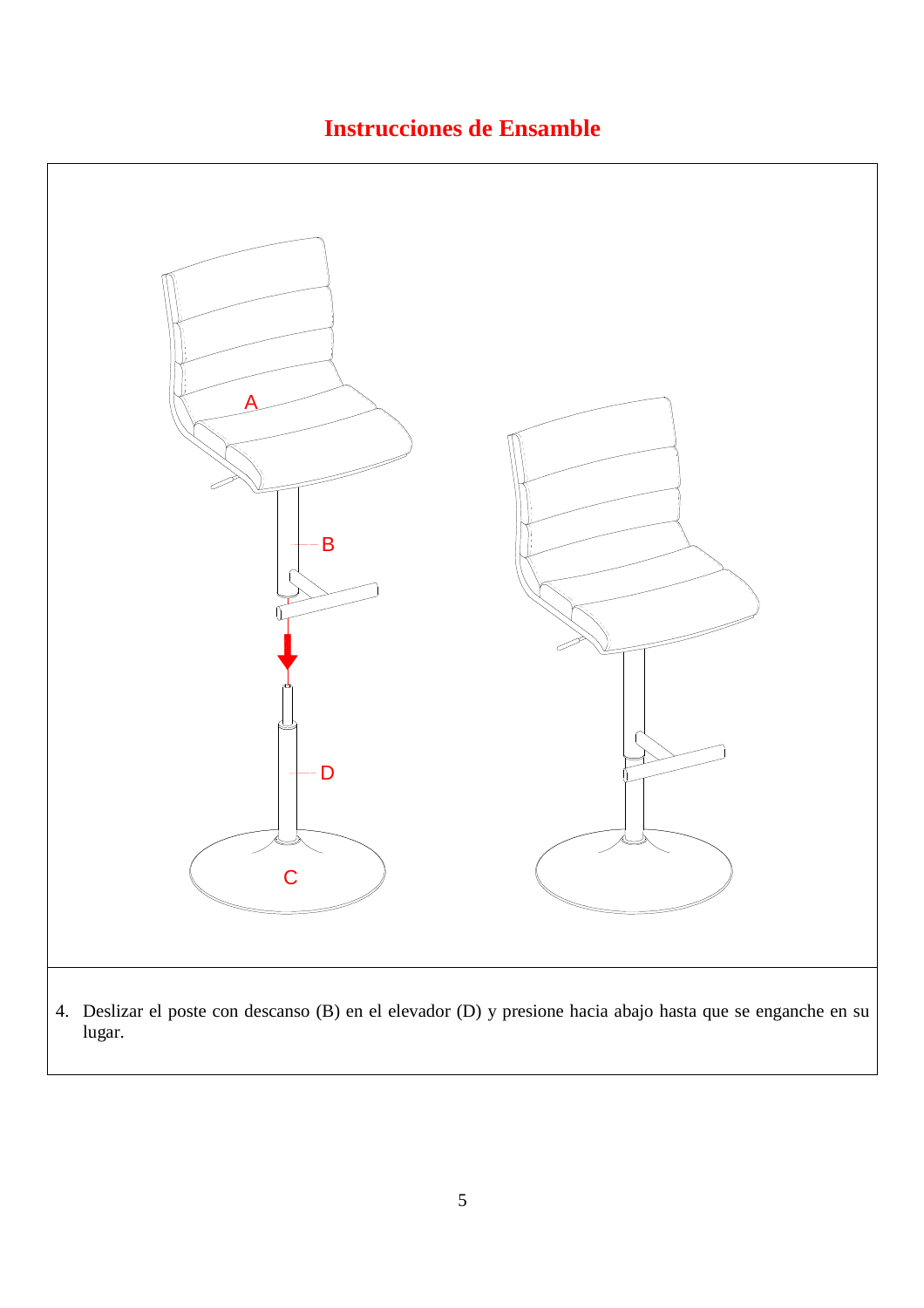## **Mantenimiento y Cuidados**

- Para una limpieza diaria, las superficies de cromo, bronce, aluminio y de metal pintado se mantienen mejor limpiándolas con un trapo de algodón suave, levemente humedecido, un sacudidor o con el cepillo de la aspiradora.
- Si hay manchas límpielas con una esponja o un trapo limpio húmedo (exprimido). Seque completamente con un trapo a una toalla de papel para evitar manchas de agua.
- No utilice productos abrasivos o químicos fuertes para limpiar las superficies de metal. Se puede dañar el revestimiento protector.
- El metal se oxida si se raya el acabado o se exponen los muebles a humedad excesiva, en particular, en locaciones de zonas humedas o de la zona costera.
- La mayoría de los muebles de metal vienen con un revestimiento protector para evita el óxido, sin embargo, puede aparecer oxido cuando el acabado se estropea o se desgasta por el tiempo.
- En el caso de que se manchen los muebles o se dañen por el uso, recomendamos que llame a un profesional para que los repare.
- Revisar los tornillos periódicamente y apretarlos en caso que sea necesario.

#### **Consejos adicionales para el cuidado de muebles de metal**

Mantenga los muebles en un ambiente a temperatura controlada. La exposición continua a ambientes húmedos o goteras puede causar corrosión. Se aconseja mantener los muebles alejados de la luz solar directa ya que puede dañar el acabado. Los muebles diseñados para interiores no se deben usar en exteriores.

Cuidados adecuados y limpieza pueden extender la vida útil de su unidad. Siga estás recomendaciones y mantendra su mueble en buenas condiciones de uso por muchos años.

Esperamos que disfrute este producto por muchos años.

¡Gracias por su compra!

## **GARANTÍA DE CALIDAD**

Nosotros estamos seguros que Usted se encontrará feliz con la compra de esté producto de Bayside Furnishings®.

Si este producto tiene algun defecto de ensamblado o material o si tiene alguna falla en uso normal, Nosotros lo repararemos o lo re-emplazaremos hasta por un año a partir de la fecha de compra. Todo producto de Bayside Furnishings® es diseñado para alcanzar sus expectativas más altas. Nosotros le garantizamos que inmediatamente podrá ver el valor de nuestra mercancía de la más alta calidad.

Está garantía le proporciona derechos legales específicos y tal vez tenga otros derechos que varían de estado a estado ó de provincia en provincia.

AUSTRALIA: Nuestros productos vienen con garantías que no se pueden excluir bajo la Ley del Consumidor de Australia. Ustedes están autorizados para reemplazarlos u otorgar una devolución o reembolso en caso de falla mayor y en compensación por cualquier otra falla o daños previsibles. También, están autorizados para hacer reparar los productos o reemplazarlos si éstos no cumplen con una calidad aceptable y si la falla no es motivo de una deficiencia mayor.

> Servicio al cliente: 1-877-494-2536 (Inglés, Francés y Español) Hora del Pacífico: 8:30 a.m. - 4:30 p.m., Lunes a Viernes (Solamente válido en E.U.A., Canadá y México) **www.baysidefurnishings.com**